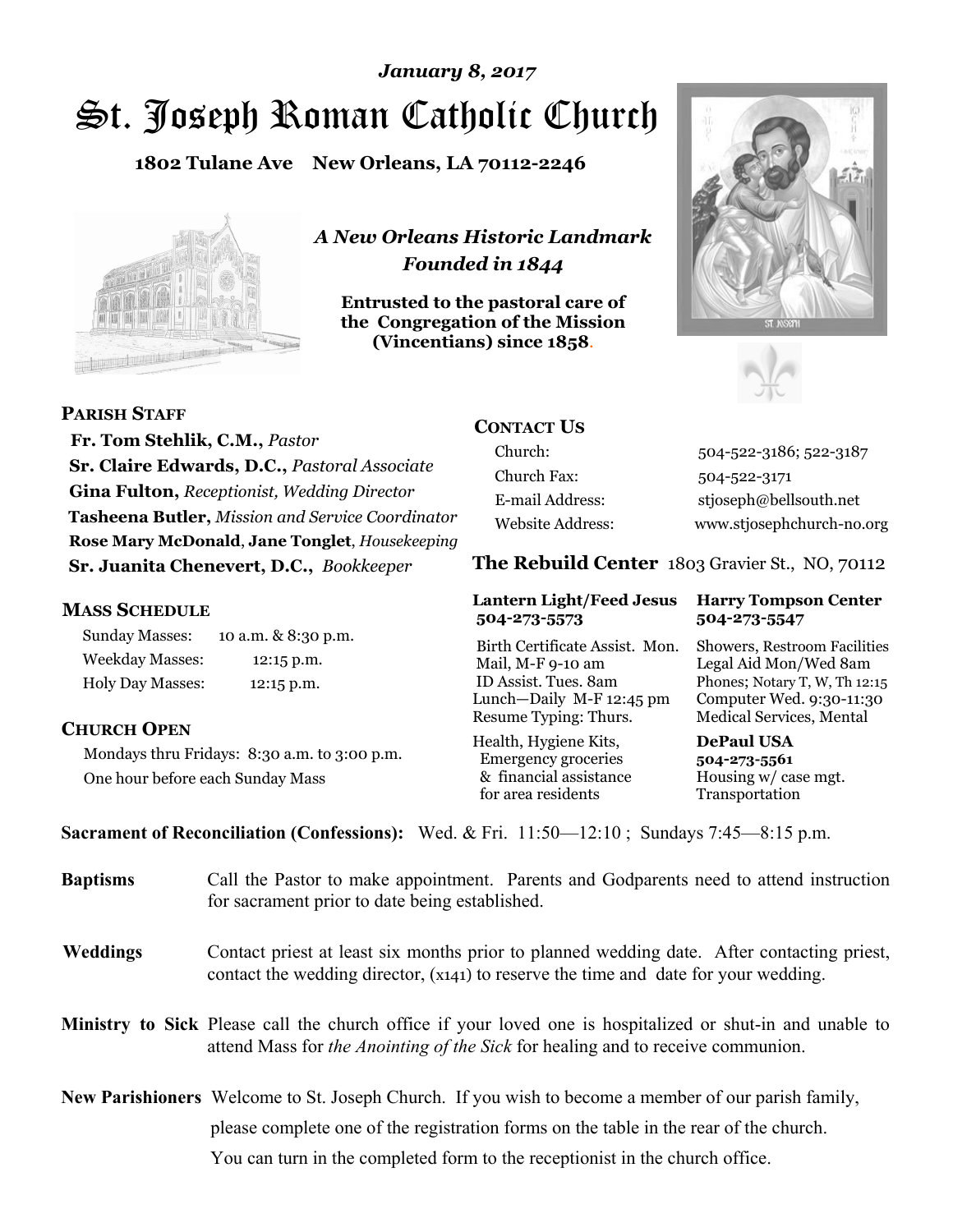# **The Epiphany of the Lord January 8, 2017**



**10:00 am** *St. Joseph Parishioners and Benefactors*

 **8:30 pm** *M/M Ellis Giulolot; Carmel Aubry Patterson (+)*

|  | Monday, January 9, 2017—The Baptism of Jesus | <b>READINGS FOR THE WEEK</b>                                       |
|--|----------------------------------------------|--------------------------------------------------------------------|
|  | 12:15 p.m. Genet Hogan                       | <b>Sunday, January 8</b> One in Faith #974                         |
|  | Tuesday, January 10, 2017-                   | Mon.: Is 42:1-7; Ps 29:1-4, 3, 9-10; Mt 3:13-17                    |
|  | 12:15 p.m. Joseph D'Alfonso                  | Tuesday: Heb 2:5-12; Ps 8:2-9; Mk 1:21-28                          |
|  | Wednesday, January 11, 2017-                 | Wed: Heb 2:14-18; Ps 105:1-4, 6-9; Mk 1:29-39                      |
|  | 12:15 p.m. Coradino (=0 & Anna Gatti         | Thursday: Heb 3:7-14; Ps 95:6-11; Mk 1:40-45                       |
|  | Thursday, January $12, 2017$ —               | Friday: Heb 4:1-5, 11; Ps 78:3-8; Mk 2:1-12                        |
|  | 12:15 pm Jarius James                        | Saturday: Heb 4:12-16; Ps 19:8-15; Mk 2:13-17                      |
|  | Friday, January 13, 2017-St. Hilary          |                                                                    |
|  | 12:15 pm Byron Stewart, Jr.                  | Sunday: Is 49:3, 5-6; Ps 40:2, 4, 7-10;<br>1 Cor 1:1-3; Jn 1:29-34 |
|  |                                              |                                                                    |

#### **YOUR PRAYERS ARE ASKED FOR THE FOLLOWING PARISHIONERS AND THEIR FAMILY MEMBERS, WHO ARE IN NEED OF HEALING:**

Willie Arnaudville, Charlie Bassett, Stephan Borne, Susan Bassett Bowes, Raymond Berthelot, Anthony Blaise, Clarke Bordelon, Lawrence & Mamie Brown, John Caron, John Gebbia, Sylvia Daily-Powell, Lynda DeMaria, Ben Eble III, Terry Eggleston, Linda Elwood, Heather Faircloth, Winston Falgout, Frances Fiegler, LaDonna Finch, Fr. Lou Franz, CM, Mark Eiserloh, Warren Fraught, Sarah Hollier-Watkins, Shelia Jones, Bennett Joseph , Jr. , Tory Kelly, Landy Lanza, Allen Maldonado, Sara Marino, Priscilla Martin, Karen McCoy, Mike Mullin, Donna Moore, Regina Pichoff, Mark Raymond, Tina Roderfeld, Pippy Sanders, Mel & Gaspar Schiro, Charlie & Joanne Slocum, Jane Tonglet, Isaac Thomas, George Tripkovich, Marion Vaughn, Juanita Ware, Darrell Walker, Fr. George Weber, CM, Warren Webster, Lynn Williams, and Mary Willis, Mike Yazbeck.

#### **SANCTUARY CANDLE AND MASS INTENTIONS**

The Sanctuary Candle is burning this week to pray for the eternal rest of **Enrique Martinez.** If you would like to reserve a date to burn the Candle in memory of someone or for a special intention, please call the church office (522- 3186). The Sanctuary Candle offering is \$15 for two weeks. The offering for Mass intentions is \$5.00 per Mass.

# **The Epiphany**

 This year, in the United States the celebration of the Epiphany falls on January 8, but the traditional date for the Epiphany is January 6. The date we know as January 6 was established as the solstice in Egypt in 1996 BC, but the Egyptian calendar lost a full day every 128 years. Twenty centuries later the actual solstice had migrated to December 25. People still kept January 6 for the solstice celebration, but December 25, matching nicely with the Roman pagan feast of the Unconquered Sun, launched an extended solstice holiday. By the time of the early church, the whole period of twelve days was celebrated just about everywhere.

 Christians began to celebrate Christ as the true light of the world in four themes: the Nativity, the manifestation to the Gentiles, the baptism of the Lord, and the wedding feast at Cana. That was entirely too much for one day to handle. A twelve-day season was ready to be adapted, so Christians borrowed from the pagan calendar for their own season of light. Thus early Christian celebrations of the Christmas season extended from one date for the solstice, December 25, to the older date, January 6. The darkest time in the Northern Hemisphere could now be filled with the Christian observance of the arrival of the Light of the World.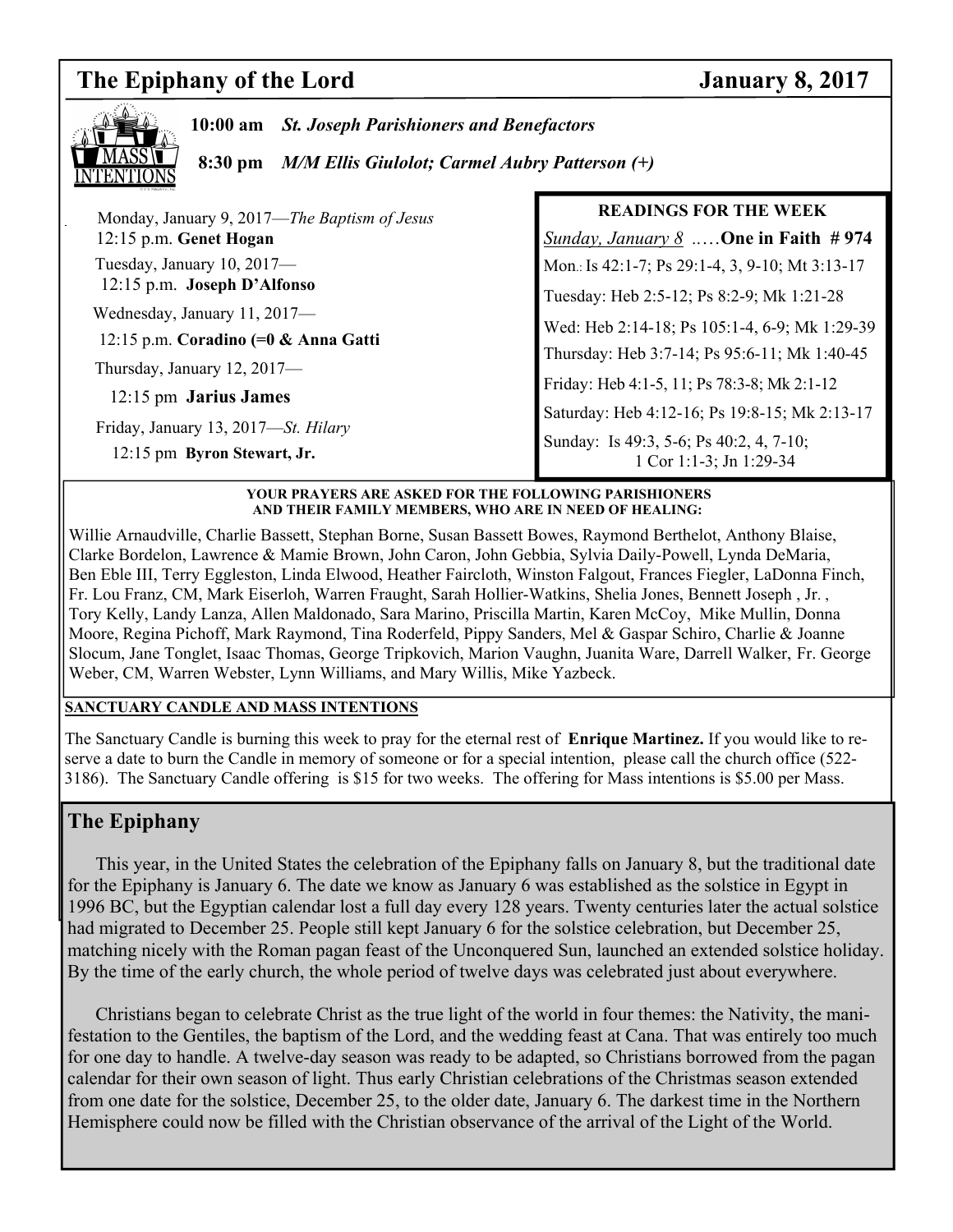### **Then you shall be radiant at what you see, your heart will overflow with joy. Isaiah. 60:4**

| <b>PARISH CALENDAR</b>                                           | <b>TREASURE &amp; STEWARDSHIP</b>   |
|------------------------------------------------------------------|-------------------------------------|
| Jan 09 Monday Parish Council 6:30 pm; 7:15pm St. Joseph Altar    | Sunday, December 1, 2016 \$4,077.00 |
| Jan. 12 Thursday RCIA: I Believe The Creed and Our Father 6:30pm |                                     |
| Jan. 20 Friday Roosting at the Pelican's BB Game (sign up!)      | Thank you for your generosity       |

**Rooting from the Roost** Come join us to cheer on the Pelicans, Friday, January 20. Tailgate party starts at St. Joseph at 5:00pm; Tipoff at Smoothie Center: 7:00pm. Tickets are \$25 and include game ticket, food voucher, parking and tailgate party. Sign up after Mass.

**Children's Liturgy** Sunday celebrations with special messages and activities for children in the month of January will be as follows: Epiphany, Sunday, January 8 and Fourth Sunday of Ordinary Time, January 29. Children's Liturgy is help both at the 10 am and 8:30 pm Masses.



# **Pope Francis'** *January* **Intentions**

That all Christians may be faithful to the Lord's teaching by striving with prayer and fraternal charity to restore ecclesial communion and by collaborating to meet the challenges facing humanity.

**Pray for Those who are preparing to enter the Church:** Catechumenates: Jeff , Kelsey, Jennifer, Gregory, Neomi, Cathleen, Terry, Joshua; and also Jorge and Will.

# **TODAY'S READINGS**

**First Reading** — Rise up in splendor, Jerusalem! The Lord shines upon you and the glory of the Lord appears over you (Isaiah 60:1-6).

**Psalm** — Lord, every nation on earth will adore you (Ps. 72). **Second Reading** — The Gentiles are coheirs, copartners in the promise in Christ Jesus (Ephesians 3:2-3a, 5-6). **Gospel** — Magi from the east arrive looking for the newborn king of the Jews (Matthew 2:1-12).

# **THE STAR OF BETHLEHEM**

 The unfolding of the story of the Incarnation continues today as the Church celebrates the Epiphany. The tale of the magi from the East is one of the most fascinating in all of scripture. It has much to teach us about what we can come to expect, even in circumstances and places that may seem insignificant or small. Bethlehem was a tiny town, what we might refer to today as a town without even one stop light.

Yet it is over this seemingly insignificant place that the guiding star stops in its own search for the place where the Savior would be born. Too often we fail to recognize the fact that the star of Bethlehem comes to rest in our everyday lives, where we can experience God's presence, manifested in ever new ways. Epiphany calls us to shake off our stupor and recognize the One who comes to save us.

### **CHARTER FOR THE PROTECTION OF CHILDREN AND YOUNG PEOPLE**

In response to the Charter for the Protection of Children and Young People from the United States Conference of Catholic Bishops, the Archdiocese of New Orleans continues to make the Hot Line available for anyone who has been hurt or sexually abused by anyone who works for the Church. The Hot Line continues to be available; the number is (504) 522-5019. In continuing our commitment to support and to heal, we invite and encourage individuals who have been hurt or sexually abused recently or in the past by clergy, religious or other employees of the Archdiocese to call our Hot Line. The Hot Line is available 24 hours a day and your message will be received confidentially by a trained mental health professional. In addition, anyone can make a direct call during regular business hours to the Vic-